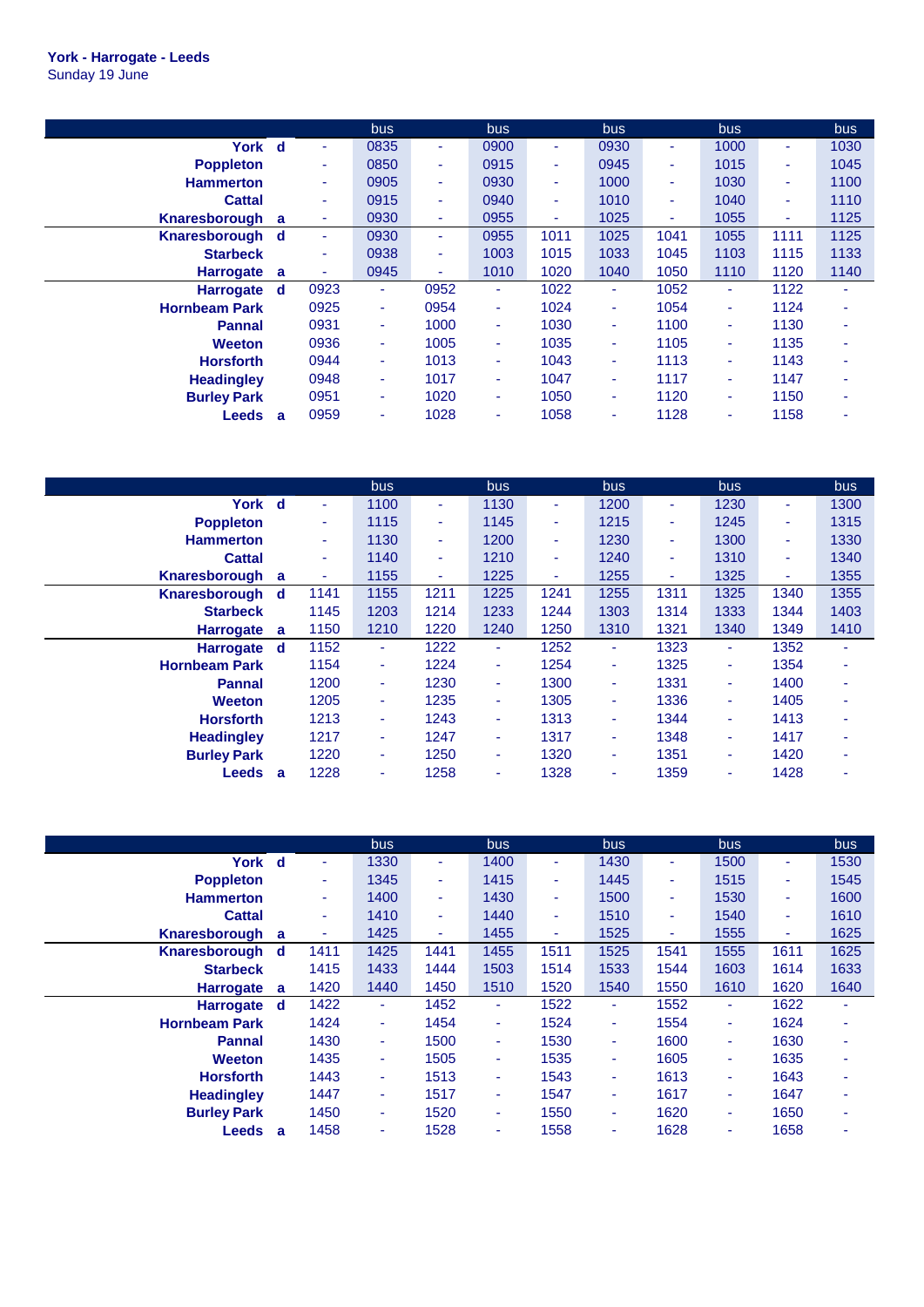|                      |          |      | bus.           |      | bus. |      | bus            |      | bus. |      | bus. |
|----------------------|----------|------|----------------|------|------|------|----------------|------|------|------|------|
| York d               |          | ٠    | 1600           | ۰.   | 1630 | ٠    | 1700           | ٠    | 1730 | ٠    | 1800 |
| <b>Poppleton</b>     |          | ٠    | 1615           | ٠    | 1645 | ٠    | 1715           | ۰    | 1745 | ٠    | 1815 |
| <b>Hammerton</b>     |          | ٠    | 1630           | ٠    | 1700 | ٠    | 1730           | ٠    | 1800 | ٠    | 1830 |
| <b>Cattal</b>        |          | ٠    | 1640           | ٠    | 1710 | ٠    | 1740           | ٠    | 1810 | ٠    | 1840 |
| Knaresborough        | a        | ٠    | 1655           | ٠    | 1725 | ٠    | 1755           | ۰    | 1825 | ۰    | 1855 |
| Knaresborough        | <b>d</b> | 1641 | 1655           | 1711 | 1725 | 1741 | 1755           | 1813 | 1825 | 1841 | 1855 |
| <b>Starbeck</b>      |          | 1644 | 1703           | 1714 | 1733 | 1744 | 1803           | 1816 | 1833 | 1845 | 1903 |
| <b>Harrogate</b>     | a        | 1650 | 1710           | 1720 | 1740 | 1750 | 1810           | 1822 | 1840 | 1850 | 1910 |
| <b>Harrogate</b>     | d        | 1652 | $\blacksquare$ | 1722 | ÷    | 1752 | ٠              | 1824 | ٠    | 1852 | ۰    |
| <b>Hornbeam Park</b> |          | 1654 | ٠              | 1724 | ٠    | 1754 | $\sim$         | 1826 | ٠    | 1854 | ٠    |
| <b>Pannal</b>        |          | 1700 | $\blacksquare$ | 1730 | ٠    | 1800 | $\blacksquare$ | 1832 | ÷    | 1900 | ۰    |
| <b>Weeton</b>        |          | 1705 | ٠              | 1735 | ٠    | 1805 | ٠              | 1837 |      | 1905 | ٠    |
| <b>Horsforth</b>     |          | 1713 | ٠              | 1743 | ٠    | 1813 | ٠              | 1845 | ٠    | 1913 | ٠    |
| <b>Headingley</b>    |          | 1717 | ٠              | 1747 | ٠    | 1817 | ٠              | 1849 | ÷    | 1917 | ۰    |
| <b>Burley Park</b>   |          | 1720 | ٠              | 1750 | ٠    | 1820 | ٠              | 1852 | ٠    | 1920 | ٠    |
| Leeds                | a        | 1728 | ٠              | 1758 | ۰    | 1828 | ٠              | 1900 | ٠    | 1928 | ٠    |

|                      |             |      | bus. |      | bus  |      | bus  |      | <b>bus</b> |      | bus  |
|----------------------|-------------|------|------|------|------|------|------|------|------------|------|------|
| York                 | $\mathbf d$ | ٠    | 1830 | ٠    | 1900 | ۰    | 1930 | ۰    | 2000       | ٠    | 2100 |
| <b>Poppleton</b>     |             | ٠    | 1845 | ٠    | 1915 | ۰    | 1945 | ۰    | 2015       | ٠    | 2115 |
| <b>Hammerton</b>     |             | ٠    | 1900 | ٠    | 1930 | ۰    | 2000 | ٠    | 2030       | ٠    | 2130 |
| <b>Cattal</b>        |             | ٠    | 1910 | ٠    | 1940 | ۰    | 2010 | ۰    | 2040       | ٠    | 2140 |
| Knaresborough        | a           | ٠    | 1925 | ۰.   | 1955 | ٠    | 2025 | ٠    | 2055       | ٠    | 2155 |
| Knaresborough        | d           | 1911 | 1925 | 1941 | 1955 | 2011 | 2025 | 2041 | 2055       | 2111 | 2155 |
| <b>Starbeck</b>      |             | 1914 | 1933 | 1944 | 2003 | 2014 | 2033 | 2044 | 2103       | 2114 | 2203 |
| <b>Harrogate</b>     | a           | 1920 | 1940 | 1950 | 2010 | 2020 | 2040 | 2050 | 2110       | 2120 | 2210 |
| <b>Harrogate</b>     | d           | 1922 | ٠    | 1952 | ٠    | 2022 | ٠    | 2052 | ٠          | 2122 | ٠    |
| <b>Hornbeam Park</b> |             | 1924 | ٠    | 1954 | ٠    | 2024 | ٠    | 2054 | ٠          | 2124 | ۰    |
| <b>Pannal</b>        |             | 1930 | ٠    | 2000 | ٠    | 2030 | ٠    | 2100 | ۰          | 2130 | ۰    |
| <b>Weeton</b>        |             | 1935 | ٠    | 2005 | ٠    | 2035 | ٠    | 2105 | ٠          | 2135 | ۰    |
| <b>Horsforth</b>     |             | 1943 | ٠    | 2013 | ٠    | 2043 | ÷    | 2113 | ۰          | 2143 | ٠    |
| <b>Headingley</b>    |             | 1947 | ٠    | 2017 | ٠    | 2047 | ٠    | 2117 | ٠          | 2147 | ۰    |
| <b>Burley Park</b>   |             | 1950 | ٠    | 2020 | ٠    | 2050 | ٠    | 2120 | ۰          | 2150 | ۰    |
| <b>Leeds</b>         | a           | 1958 | ۰    | 2028 | ٠    | 2058 | ٠    | 2128 |            | 2158 | ۰    |

|                      |     |      | bus  |      |
|----------------------|-----|------|------|------|
| York                 | ∣ d |      | 2150 |      |
| <b>Poppleton</b>     |     |      | 2205 |      |
| <b>Hammerton</b>     |     |      | 2220 |      |
| <b>Cattal</b>        |     |      | 2230 |      |
| <b>Knaresborough</b> | a   |      | 2245 |      |
| <b>Knaresborough</b> | d   | 2211 | 2245 |      |
| <b>Starbeck</b>      |     | 2215 | 2253 |      |
| <b>Harrogate</b>     | a   | 2220 | 2300 |      |
| <b>Harrogate</b>     | d   | 2222 |      | 2312 |
| <b>Hornbeam Park</b> |     | 2224 |      | 2315 |
| <b>Pannal</b>        |     | 2230 |      | 2320 |
| Weeton               |     | 2235 |      | 2325 |
| <b>Horsforth</b>     |     | 2243 |      | 2333 |
| <b>Headingley</b>    |     | 2247 |      | 2337 |
| <b>Burley Park</b>   |     | 2250 |      | 2340 |
| Leeds                | a   | 2258 |      | 2348 |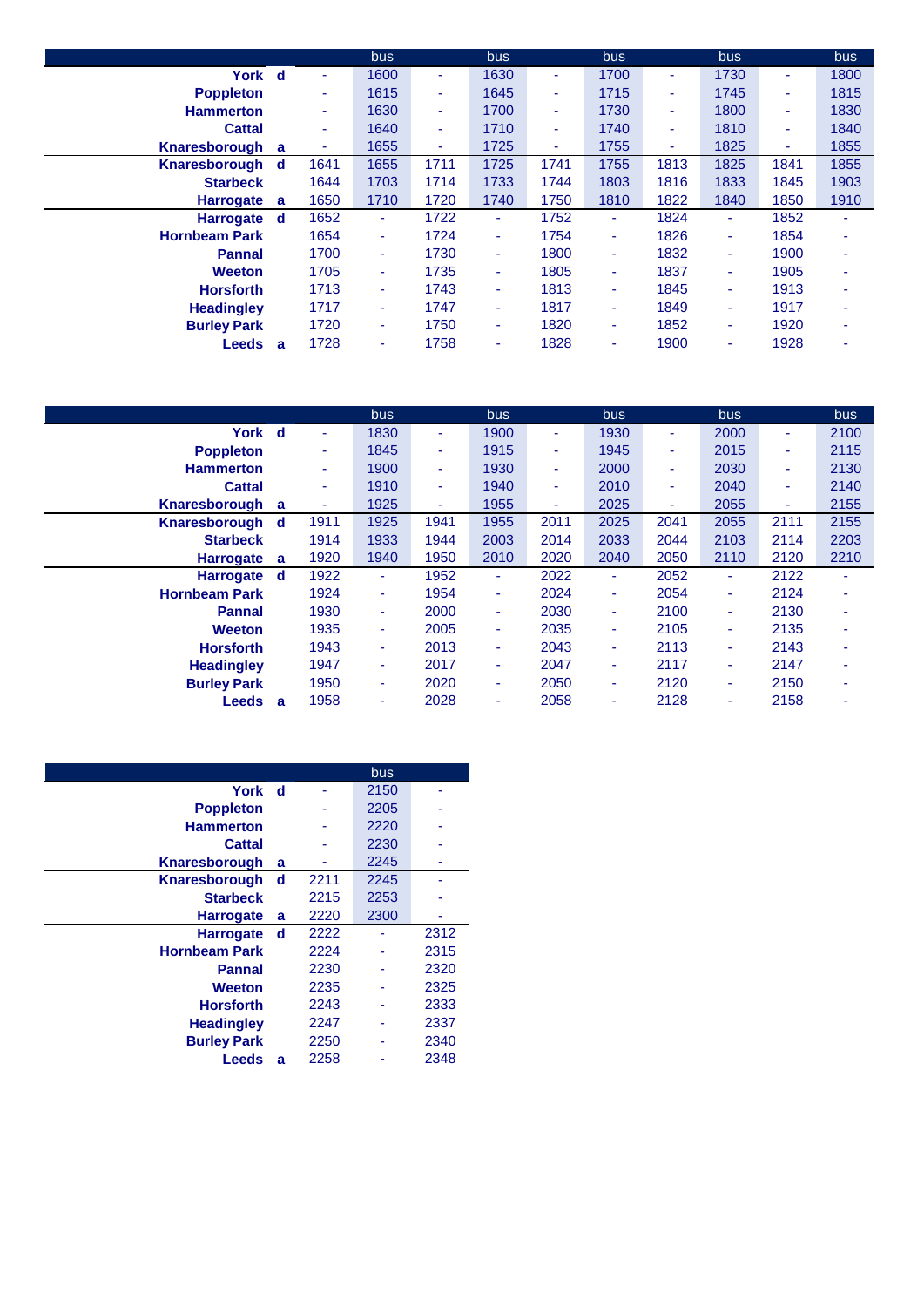|                      |          | bus. |      | bus            |      | bus. |      | bus  |      | bus. |      |
|----------------------|----------|------|------|----------------|------|------|------|------|------|------|------|
| Leeds d              |          | ٠    | 0915 | ٠              | 0936 | ۰    | 1006 | ٠    | 1036 | ٠    | 1106 |
| <b>Burley Park</b>   |          | ٠    | 0919 | $\blacksquare$ | 0941 | ٠    | 1011 | ٠    | 1041 | ٠    | 1111 |
| <b>Headingley</b>    |          | ٠    | 0922 | ٠              | 0943 | ۰    | 1013 | ٠    | 1043 | ٠    | 1113 |
| <b>Horsforth</b>     |          | ٠    | 0927 | ٠              | 0948 | ۰    | 1018 | ٠    | 1048 | ٠    | 1118 |
| <b>Weeton</b>        |          | ٠    | 0935 | ÷              | 0956 | ٠    | 1026 | ٠    | 1056 | ٠    | 1126 |
| <b>Pannal</b>        |          | ٠    | 0940 | $\blacksquare$ | 1002 | ٠    | 1032 | ٠    | 1102 | ٠    | 1132 |
| <b>Hornbeam Park</b> |          | ٠    | 0945 | $\blacksquare$ | 1007 | ۰    | 1037 | ٠    | 1107 | ٠    | 1137 |
| <b>Harrogate</b>     | a        | ٠    | 0948 | ٠              | 1010 | ٠    | 1040 | ٠    | 1110 | ٠    | 1140 |
| <b>Harrogate</b>     | <b>d</b> | 0910 | 0949 | 0955           | 1012 | 1020 | 1042 | 1050 | 1112 | 1120 | 1142 |
| <b>Starbeck</b>      |          | 0917 | 0953 | 1002           | 1016 | 1027 | 1046 | 1057 | 1116 | 1127 | 1146 |
| Knaresborough        | a        | 0925 | 0958 | 1010           | 1021 | 1035 | 1051 | 1105 | 1121 | 1135 | 1151 |
| Knaresborough d      |          | 0925 | ٠    | 1010           | ٠    | 1035 | ٠    | 1105 | ٠    | 1135 |      |
| <b>Cattal</b>        |          | 0940 | ٠    | 1025           | ٠    | 1050 | ٠    | 1120 | ٠    | 1150 |      |
| <b>Hammerton</b>     |          | 0950 | ٠    | 1035           | ٠    | 1100 | ٠    | 1130 | ۰    | 1200 |      |
| <b>Poppleton</b>     |          | 1005 | ٠    | 1050           | ۰.   | 1115 | ٠    | 1145 | ۰    | 1215 |      |
| York                 | a        | 1020 | ٠    | 1105           | ٠    | 1130 | ٠    | 1200 | ٠    | 1230 |      |

|                      |   | bus.                     |      | bus  |      | bus. |      | bus  |      | bus. |      |
|----------------------|---|--------------------------|------|------|------|------|------|------|------|------|------|
| Leeds d              |   | $\blacksquare$           | 1136 | ٠    | 1206 | ٠    | 1236 | ٠    | 1306 | ٠    | 1336 |
| <b>Burley Park</b>   |   | ٠                        | 1141 | ٠    | 1211 | ٠    | 1241 | ٠    | 1311 | ٠    | 1341 |
| <b>Headingley</b>    |   | ٠                        | 1143 | ٠    | 1213 | ٠    | 1243 | ٠    | 1313 | ٠    | 1343 |
| <b>Horsforth</b>     |   | ٠                        | 1148 | ٠    | 1218 | ٠    | 1248 | ٠    | 1318 | ٠    | 1348 |
| <b>Weeton</b>        |   | ٠                        | 1156 | ÷    | 1226 | ٠    | 1256 | ٠    | 1326 | ٠    | 1356 |
| <b>Pannal</b>        |   | ٠                        | 1202 | ٠    | 1232 | ٠    | 1302 | ٠    | 1332 | ٠    | 1402 |
| <b>Hornbeam Park</b> |   | ٠                        | 1207 | ٠    | 1237 | ٠    | 1307 | ٠    | 1337 | ٠    | 1407 |
| <b>Harrogate</b>     | a | $\overline{\phantom{a}}$ | 1210 | ٠    | 1240 | ٠    | 1310 | ٠    | 1340 | ٠    | 1410 |
| <b>Harrogate</b>     | d | 1150                     | 1212 | 1220 | 1242 | 1250 | 1312 | 1320 | 1342 | 1350 | 1412 |
| <b>Starbeck</b>      |   | 1157                     | 1216 | 1227 | 1246 | 1257 | 1316 | 1327 | 1346 | 1357 | 1416 |
| Knaresborough        | a | 1205                     | 1221 | 1235 | 1251 | 1305 | 1321 | 1335 | 1351 | 1405 | 1421 |
| Knaresborough        | d | 1205                     | ٠    | 1235 | ۰.   | 1305 | ٠    | 1335 | ۰    | 1405 |      |
| <b>Cattal</b>        |   | 1220                     | ٠    | 1250 | ٠    | 1320 | ٠    | 1350 | ۰    | 1420 |      |
| <b>Hammerton</b>     |   | 1230                     | ٠    | 1300 | ٠    | 1330 | ٠    | 1400 | ٠    | 1430 |      |
| <b>Poppleton</b>     |   | 1245                     | ٠    | 1315 | ٠    | 1345 | ٠    | 1415 | ٠    | 1445 |      |
| York                 | a | 1300                     | ۰    | 1330 | ۰    | 1400 | ٠    | 1430 | ٠    | 1500 |      |

|                      |   | bus.   |      | bus. |      | bus.           |      | bus. |      | bus  |      |
|----------------------|---|--------|------|------|------|----------------|------|------|------|------|------|
| <b>Leeds</b>         | d | $\sim$ | 1406 | ٠    | 1436 | ٠              | 1506 | ٠    | 1536 | ۰.   | 1606 |
| <b>Burley Park</b>   |   | $\sim$ | 1411 | ٠    | 1441 | ٠              | 1511 | ٠    | 1541 | ÷    | 1611 |
| <b>Headingley</b>    |   | ٠      | 1413 | ٠    | 1443 | ٠              | 1513 | ٠    | 1543 | ٠    | 1613 |
| <b>Horsforth</b>     |   | ٠      | 1418 | ٠    | 1448 | ٠              | 1518 | ٠    | 1548 | ÷    | 1618 |
| <b>Weeton</b>        |   | ٠      | 1426 | ٠    | 1456 | ٠              | 1526 | ٠    | 1556 | ÷    | 1626 |
| <b>Pannal</b>        |   | ÷      | 1432 | ٠    | 1502 | ٠              | 1532 | ٠    | 1602 | ÷    | 1632 |
| <b>Hornbeam Park</b> |   | ÷      | 1437 | ٠    | 1507 | $\blacksquare$ | 1537 | ٠    | 1607 | ٠    | 1637 |
| <b>Harrogate</b>     | a | ٠      | 1440 | ٠    | 1510 | ٠              | 1540 | ٠    | 1610 | ٠    | 1640 |
| <b>Harrogate</b>     | d | 1420   | 1442 | 1450 | 1512 | 1520           | 1542 | 1550 | 1612 | 1620 | 1642 |
| <b>Starbeck</b>      |   | 1427   | 1446 | 1457 | 1516 | 1527           | 1546 | 1557 | 1616 | 1627 | 1646 |
| Knaresborough        | a | 1435   | 1451 | 1505 | 1521 | 1535           | 1551 | 1605 | 1621 | 1635 | 1651 |
| Knaresborough        | d | 1435   | ٠    | 1505 | ٠    | 1535           | ٠    | 1605 | ٠    | 1635 | ۰    |
| <b>Cattal</b>        |   | 1450   | ٠    | 1520 | ٠    | 1550           | ٠    | 1620 | ٠    | 1650 |      |
| <b>Hammerton</b>     |   | 1500   | ٠    | 1530 | ٠    | 1600           | ٠    | 1630 | ۰    | 1700 |      |
| <b>Poppleton</b>     |   | 1515   | ٠    | 1545 | ٠    | 1615           | ٠    | 1645 | ٠    | 1715 | ۰    |
| York                 | a | 1530   | ٠    | 1600 | ٠    | 1630           | ٠    | 1700 | ۰    | 1730 |      |